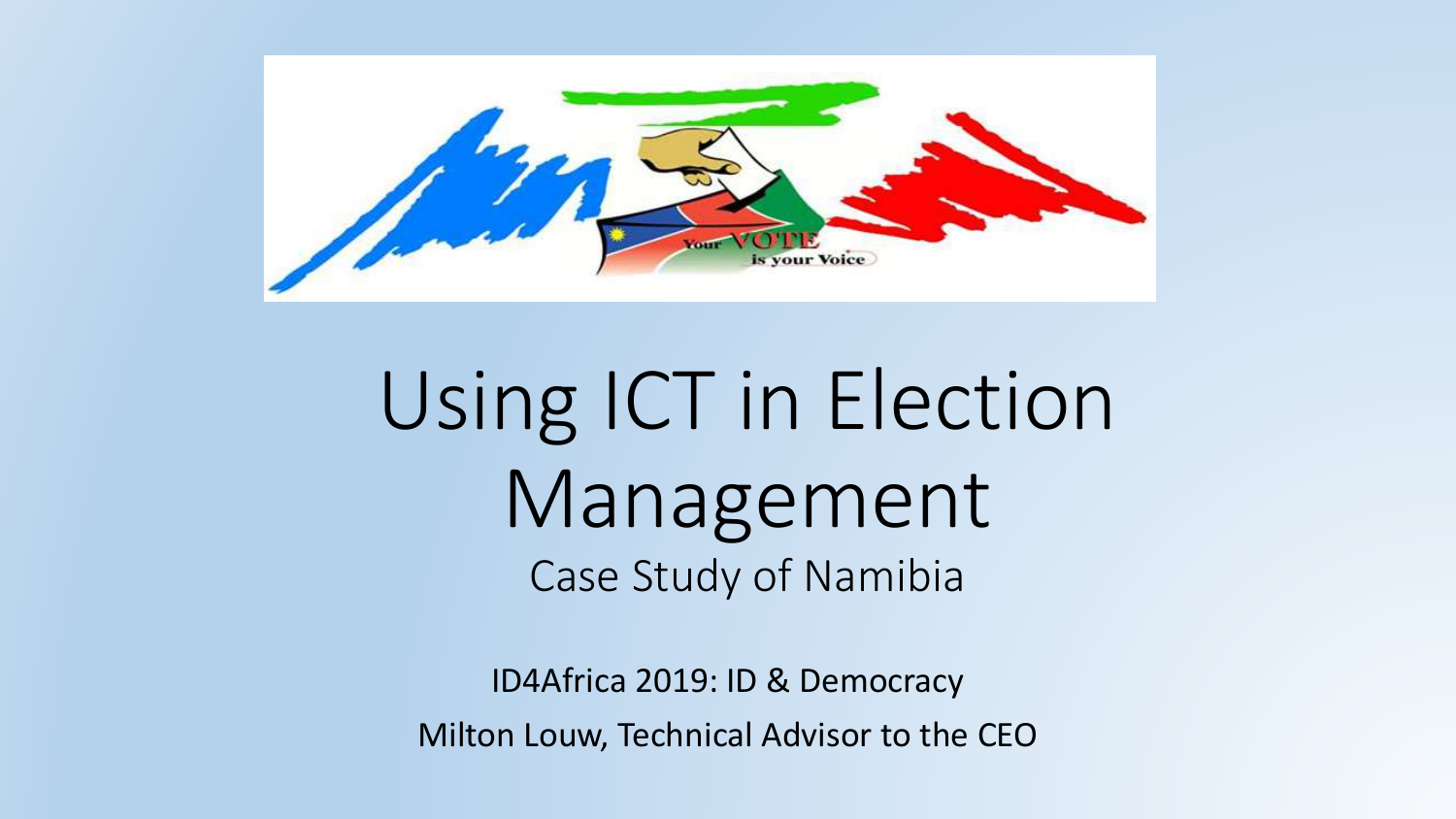From UN Mandate to Self-Managed Registration Case Study of Namibia Electoral Management

#### • Purpose:

- Assessing end-to-end trust in the electoral process using Namibia's experience since Independence through 2014
- Agenda
	- Challenges in the early days after independence.
	- Modernizing the electoral process and systems in 2014
	- Evaluation of Trust in Current Electoral Systems

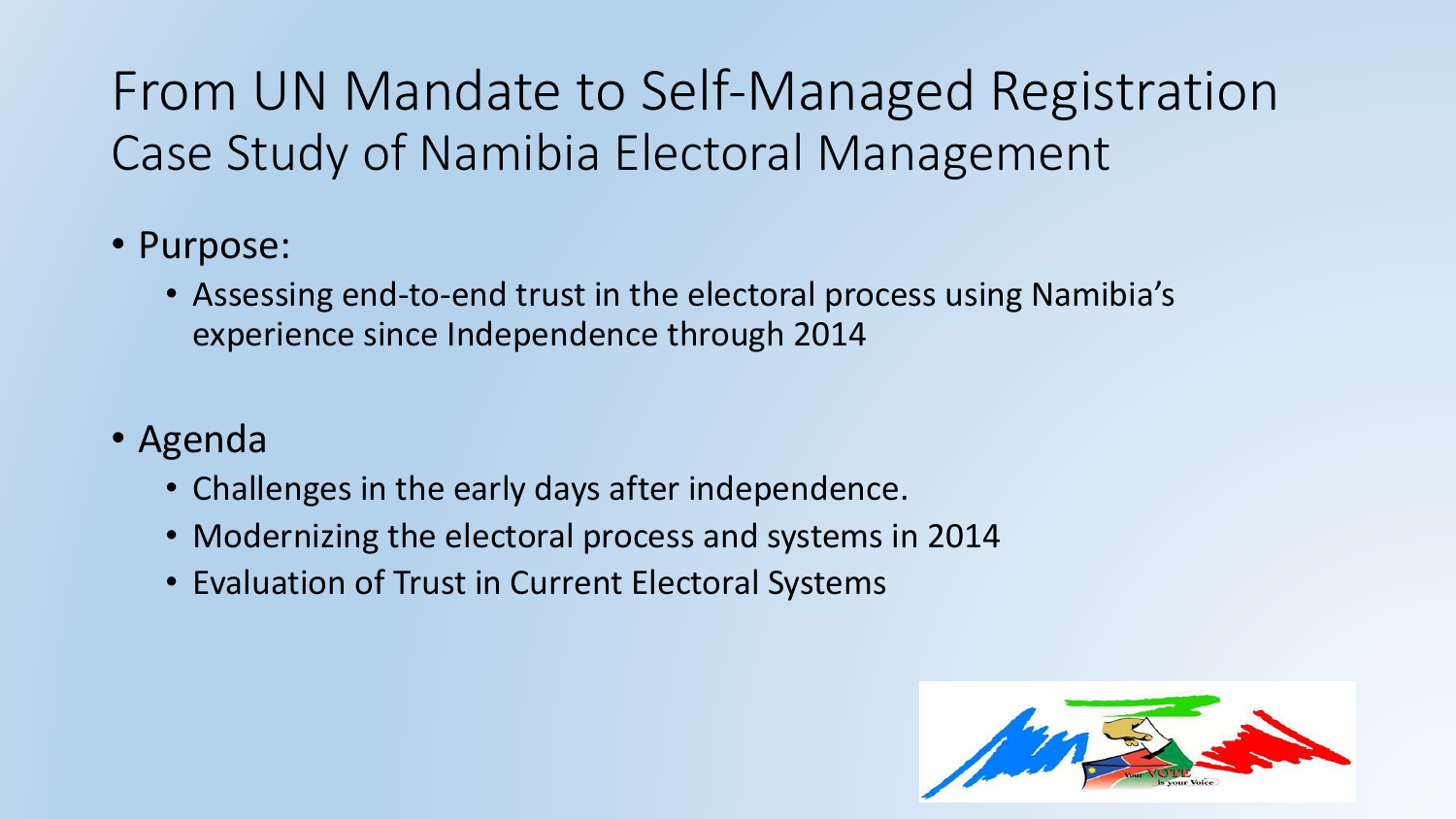Challenges in the early days after Namibia Independence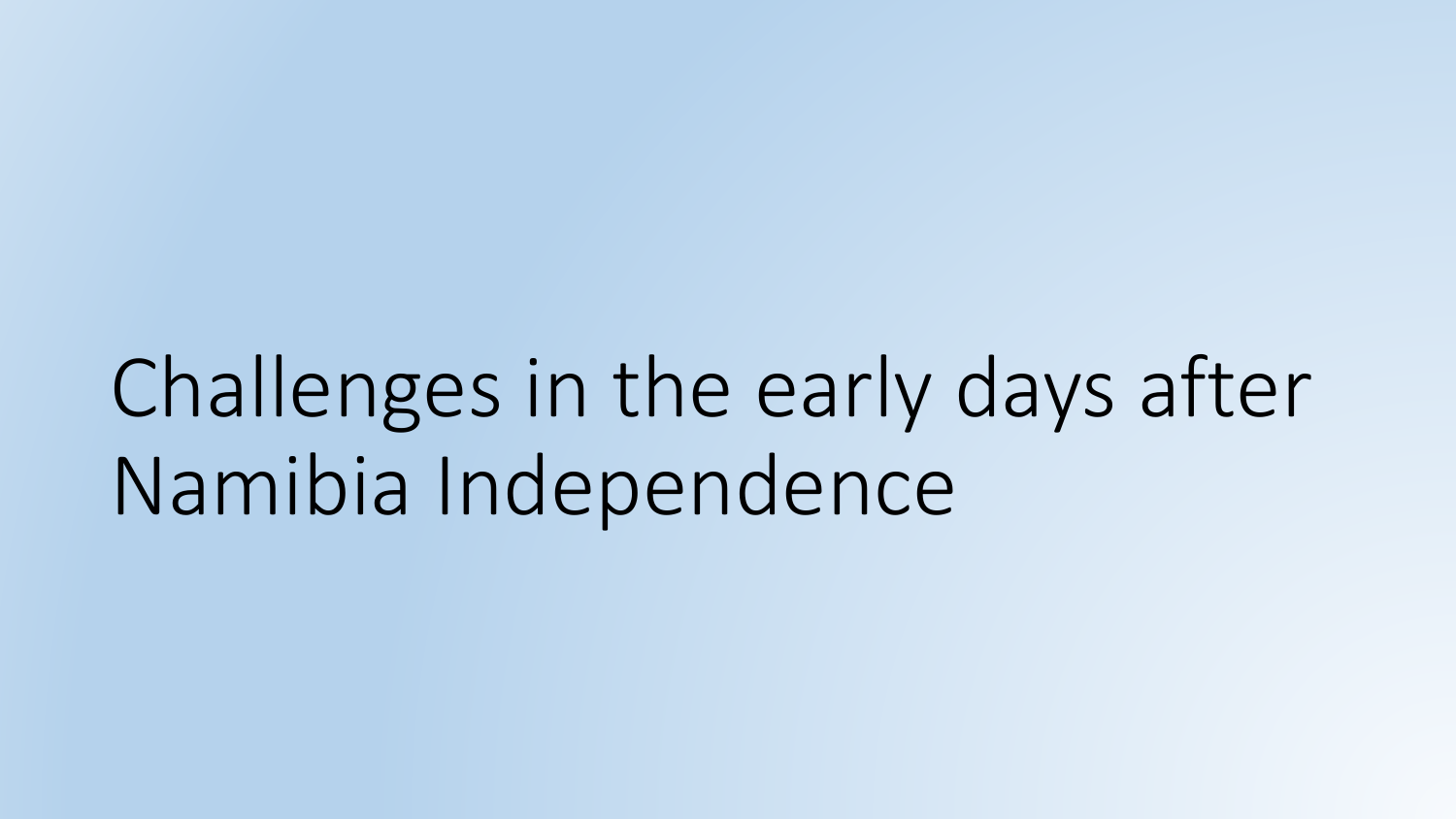# History of Elections in Namibia

#### • 1989

- First Parliamentary Elections
- United Nations managed process
- Paper Ballot used
- 701,483 Registered Voters
- 1994 to 2009
	- Namibian Managed Electoral Commission of Namibia
	- Paper Ballot Used
	- 2009: 1,181,802 Voters

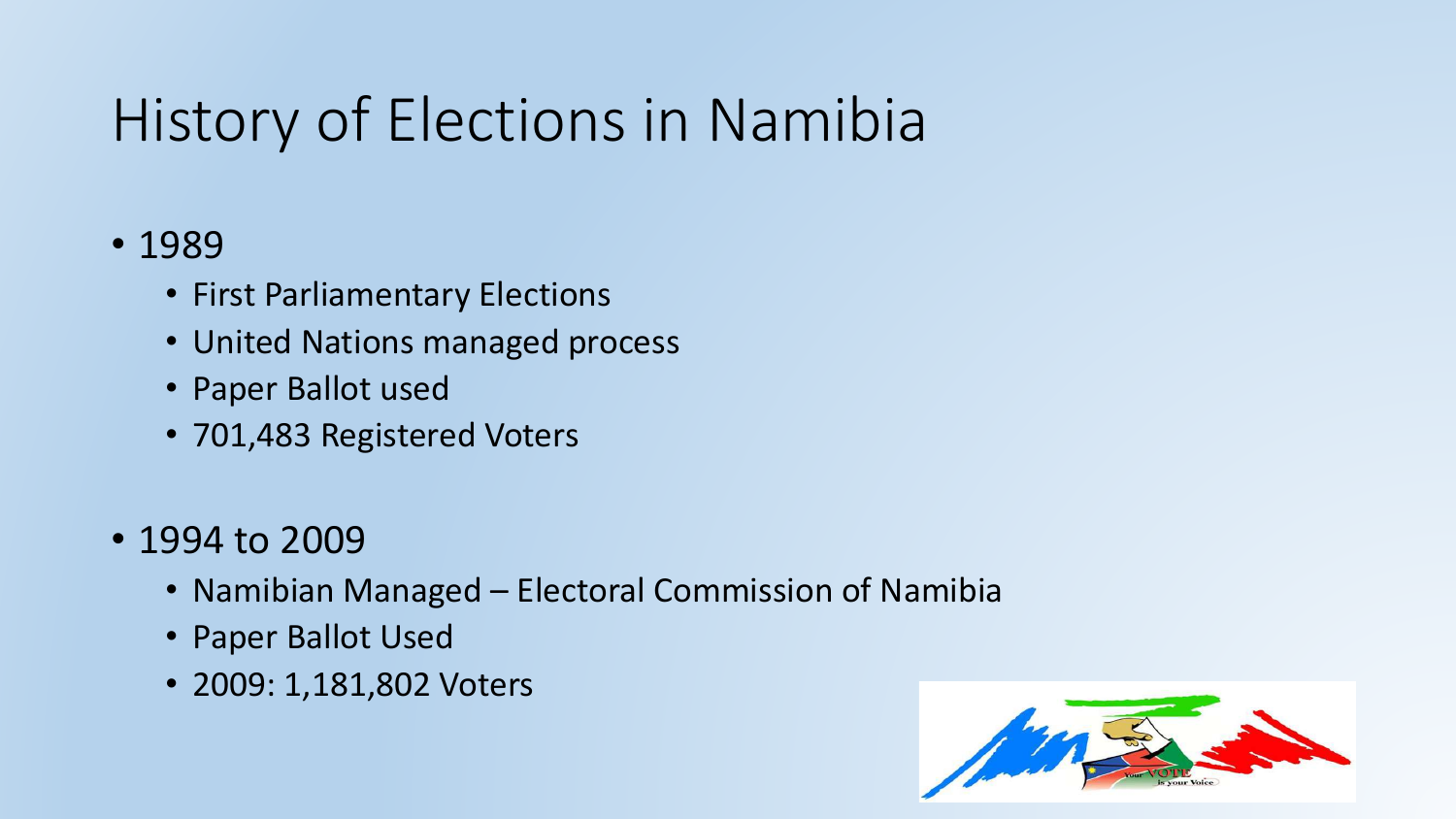### Note of Importance: Challenges

- Members to be elected by the registered voters by general, direct and secret ballot
- Members of the National Assembly shall be elected in accordance with procedures to be determined by Act of Parliament
- Electoral Act No. 24 of 1992 replaced by Electoral Act No. 5 of 2014
- *General Registration of Voters must take place every 10 years under supervision of the Electoral Commission of Namibia*

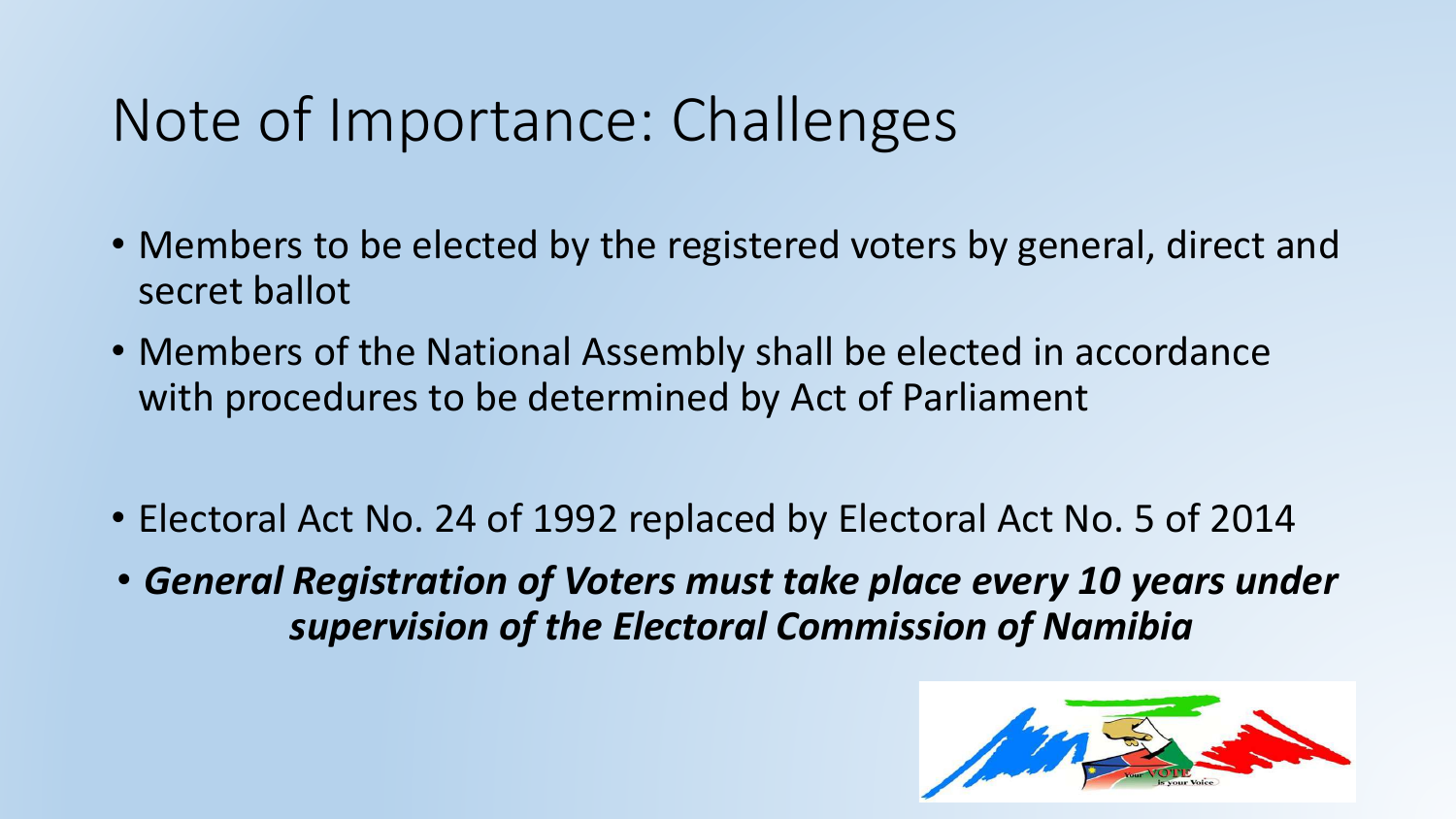### Problems Experienced

- Ballots count disputed
- Delays in counting
- Parties did not trust Voters Register
- 2004 Ballots recounted under court order
- 2009
	- Voters Register was restated with 361,530 voters removed shortly before voting
	- 6 days for counting
	- Criticism of the ECN processes by High Court including a cost order against the ECN

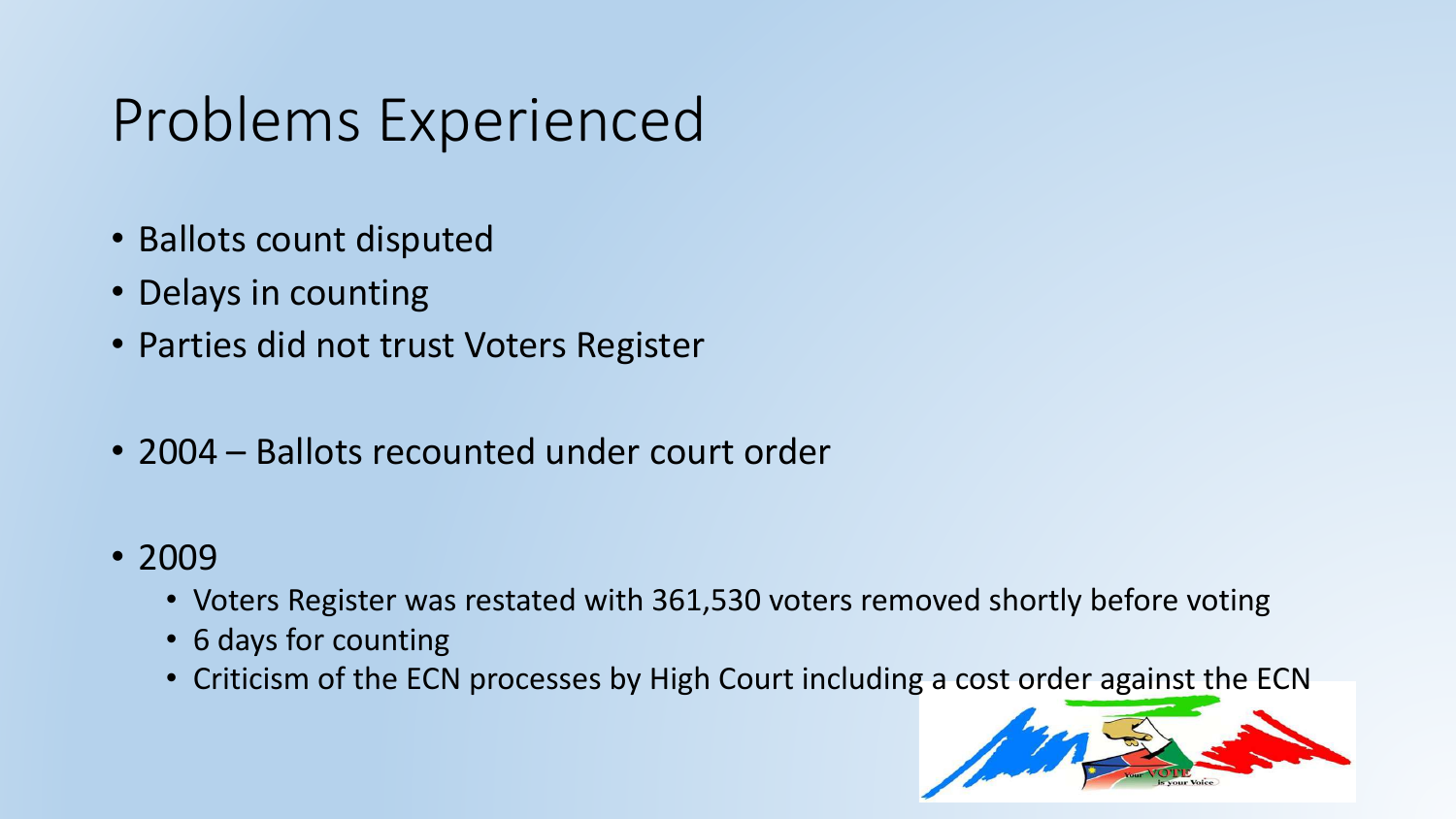# The issues faced by ECN (1)

- Eligibility:
	- Some voters only had old SWA/Namibia Identity Documents
	- Birth Certificates could be used (with sworn statements)
	- Voters could use Sworn Statements made by two registered voters
	- Political Parties did not have the resources to interrogate the VR
- One Voter per One Identity
	- Voters appeared more than once on the VR
	- Voters who passed away since Registration remained on the VR

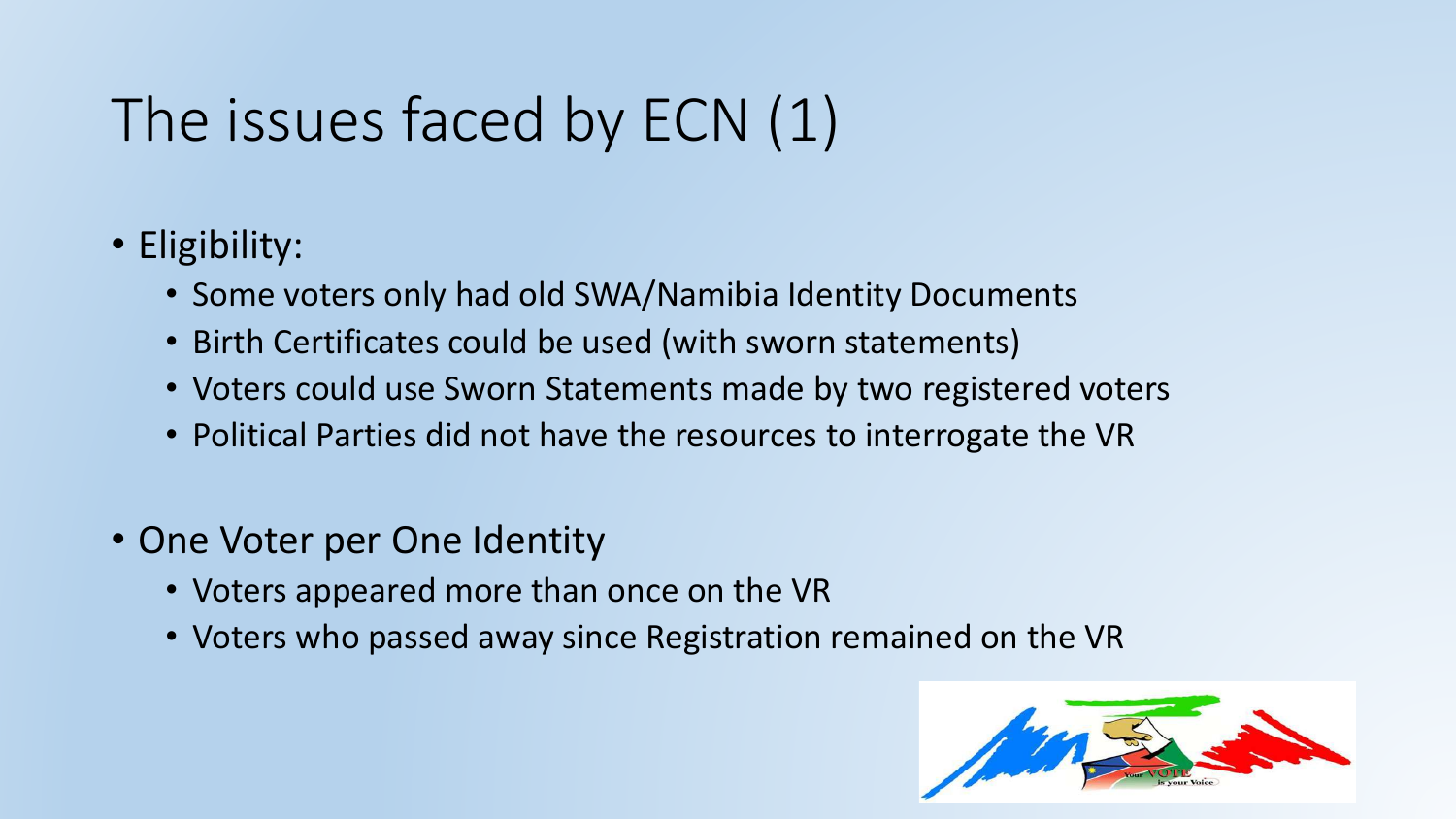# The issues faced by ECN (2)

#### • Credentials of Voters

- Paper issued Could be tampered with
- Authentication of Voters
	- Paper–based VR could only have the VR of that specific Constituency
	- Voters were allowed to vote in any Constituency but counted for the constituency they registered (Tendered Ballots)
	- Proof of Identity was difficult
	- Multiple Voting (by one voter) could not be detected

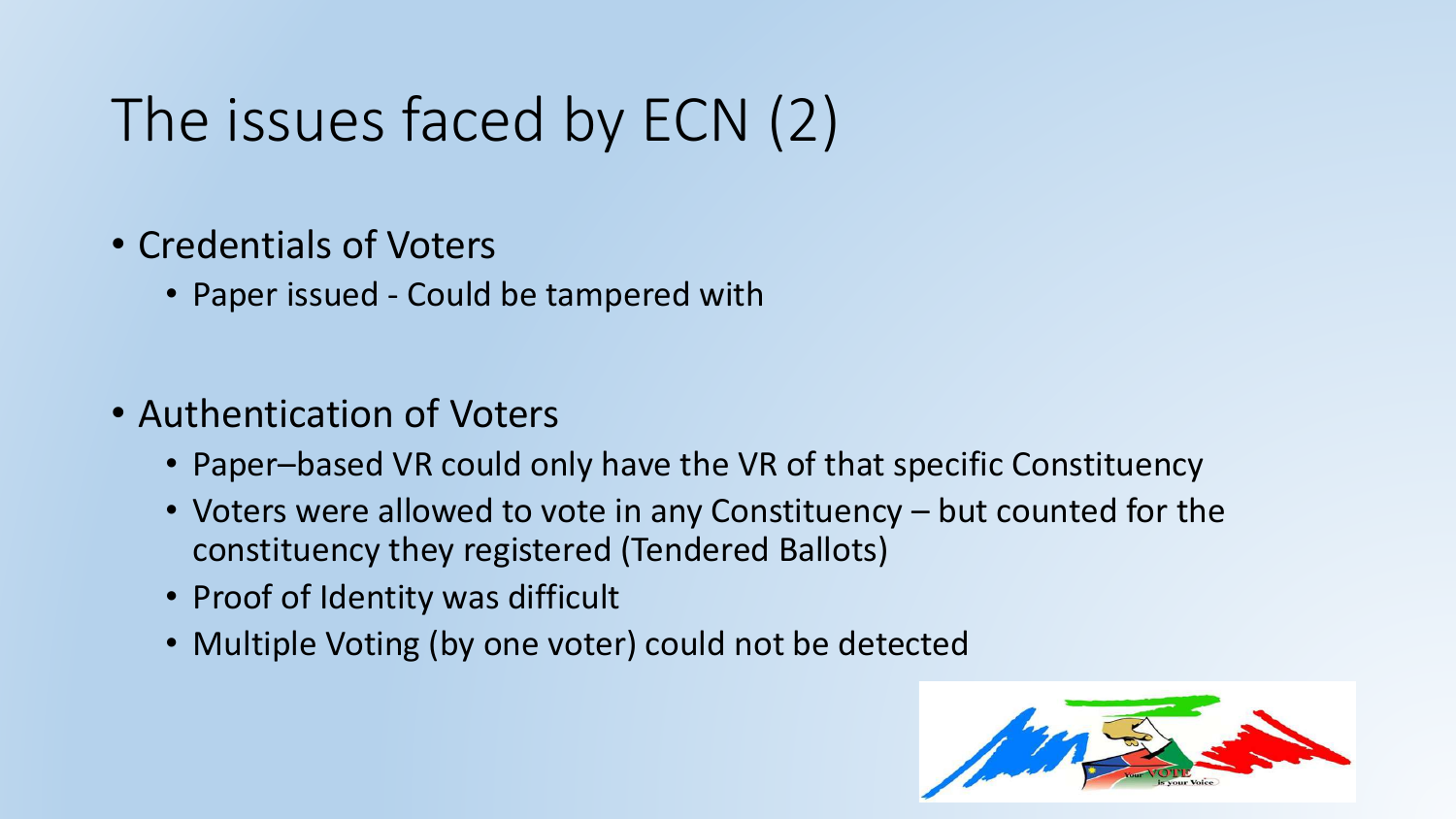# The issues faced by ECN (3)

#### • Tallying and Transmission of Results

- Accusations of Vote Tally Tampering
- Results must be posted at Polling Station, then tallied at Constituency Collation Centres before transmission to HQ
- Human Error, Fatigue, etc. led to tally discrepancies
- Lack of Trust by voters, political parties, etc. in:
	- Voters Register
	- Identifying voters at polling
	- Tallying of Results
	- Results Transmission

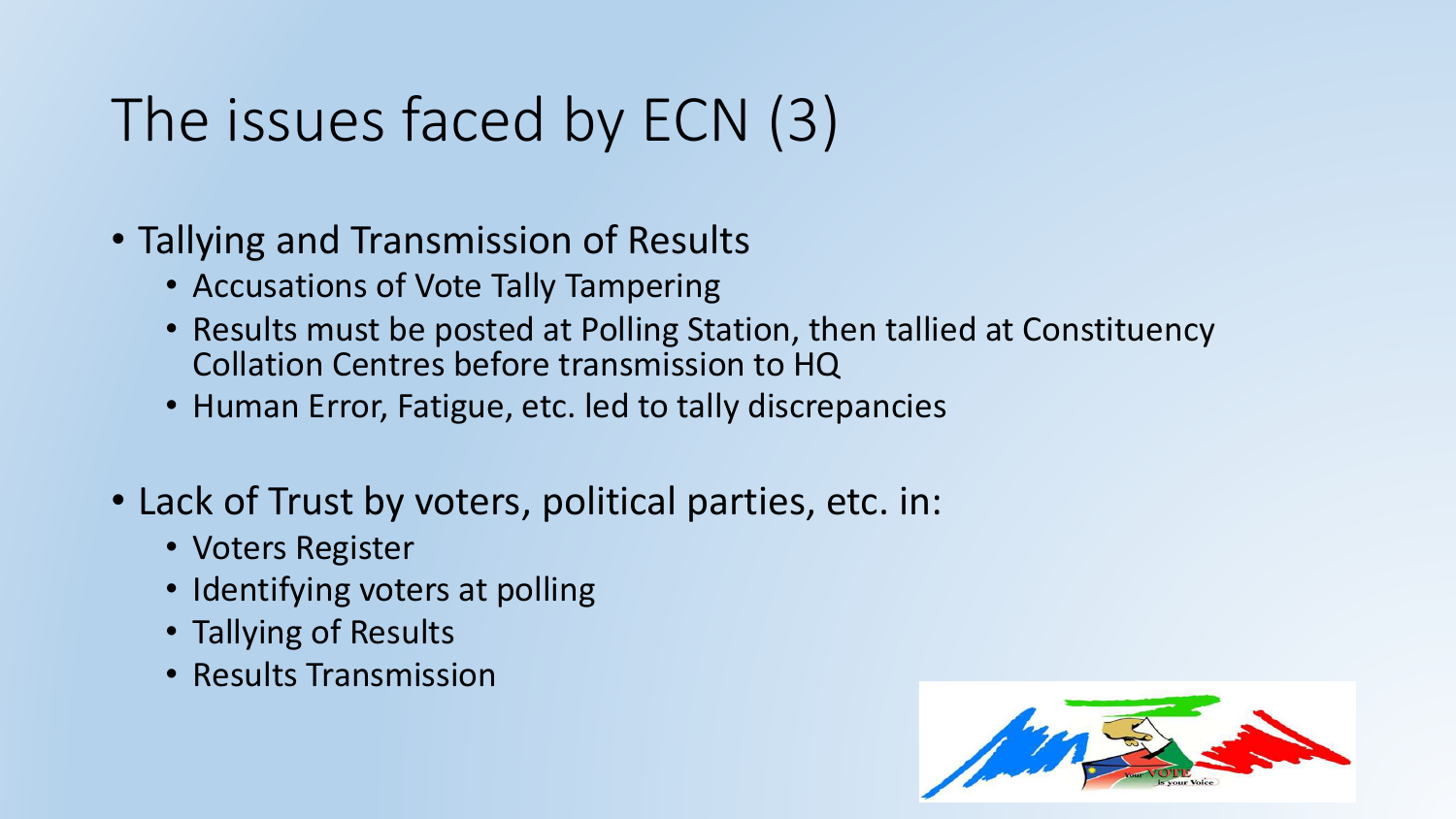Modernizing the electoral process and systems in 2014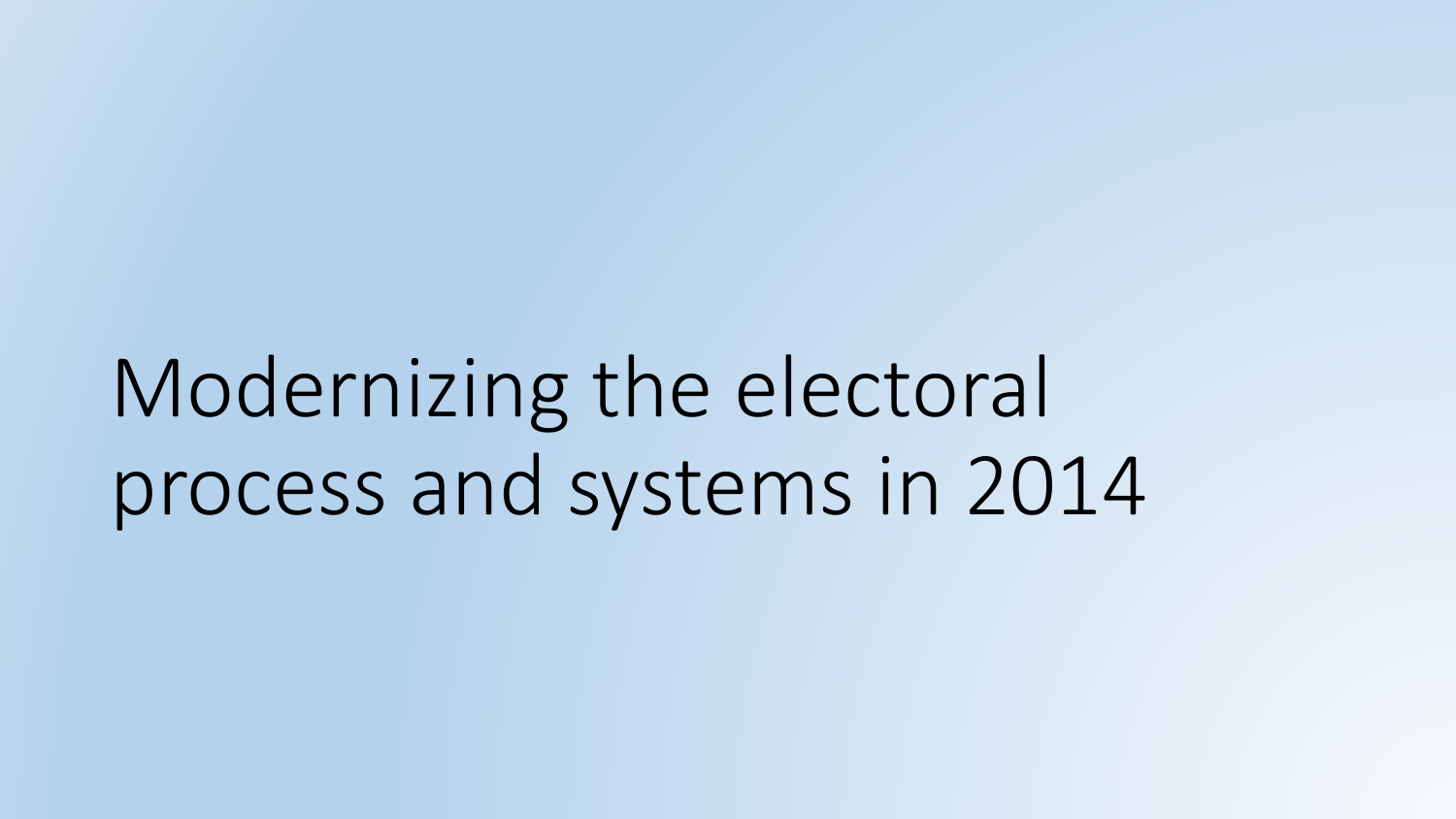# Systems procured by ECN for 2014 (1)

- Voters Registration System
	- Biometric Registration (Face, fingerprints, signature)
	- Duplicate Removals (AFIS) through fingerprint matching
	- Deaths register regularly updated via Home Affairs
		- Presently in paper-based format Deaths Register
		- In the process of MOU for electronic access
	- Colour printed VR including facial photograph



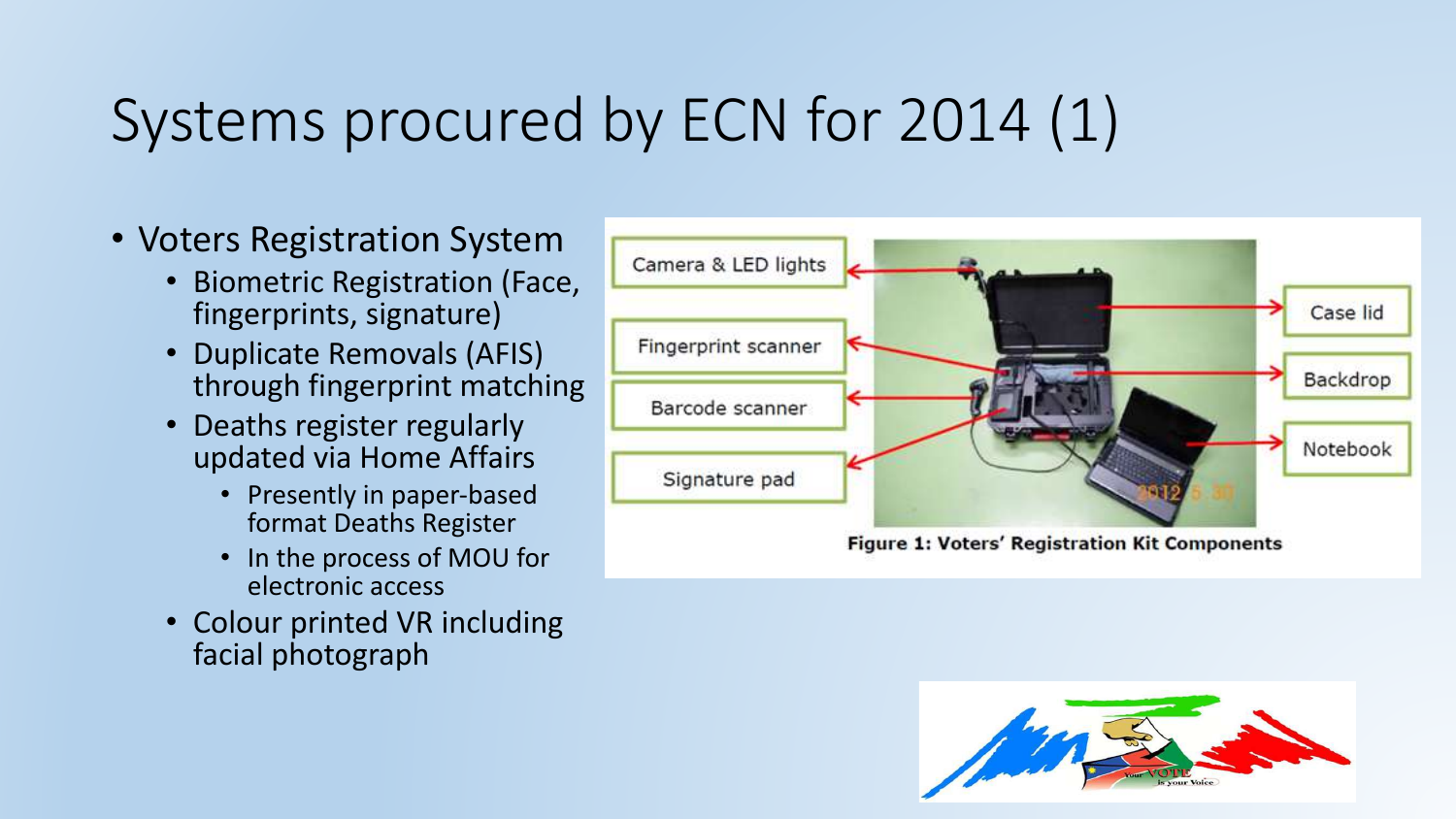## Systems procured by ECN (2)

- Voter Verification System
	- Complete VR on handheld devices at polling stations  $-$  card and fingerprints matched with voter
	- Voters voting twice are identified after polling (through fingerprints)
	- Statistical Analysis possible of age, gender, etc per polling station

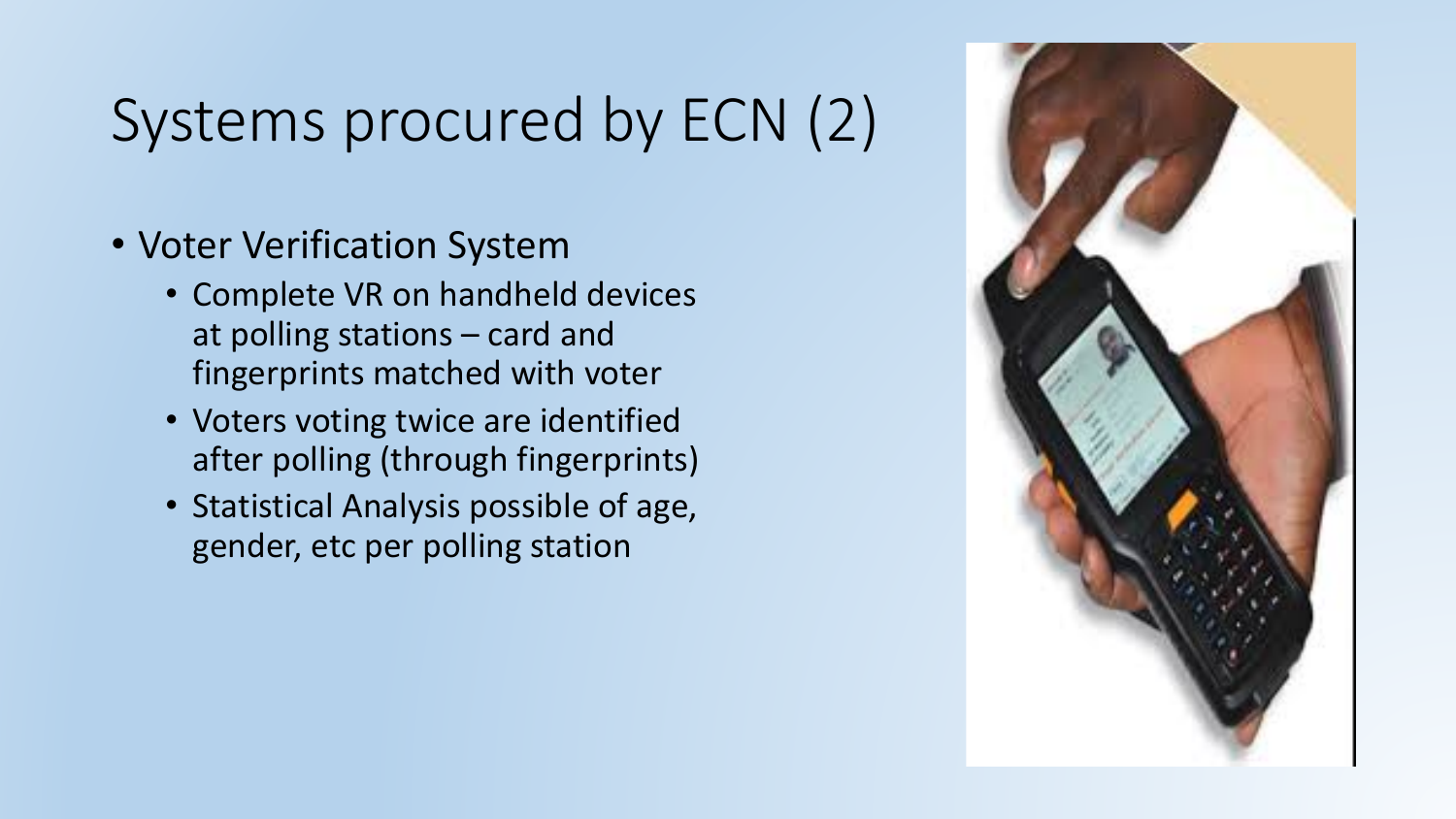# Centralised Database Management of Registration and Voting

- The Biometric Voters Database is held at HQ with an AFIS (Advanced Fingerprint Identification System)
- Registration kits are not connected during registration, data only uploaded weekly via USB sticks at HQ
- Voter cards are not checked real-time, only on that specific device
- Data networks not available at all polling stations
- Neither registration nor voter verification uses online communication systems
- Post-Mortem Management only

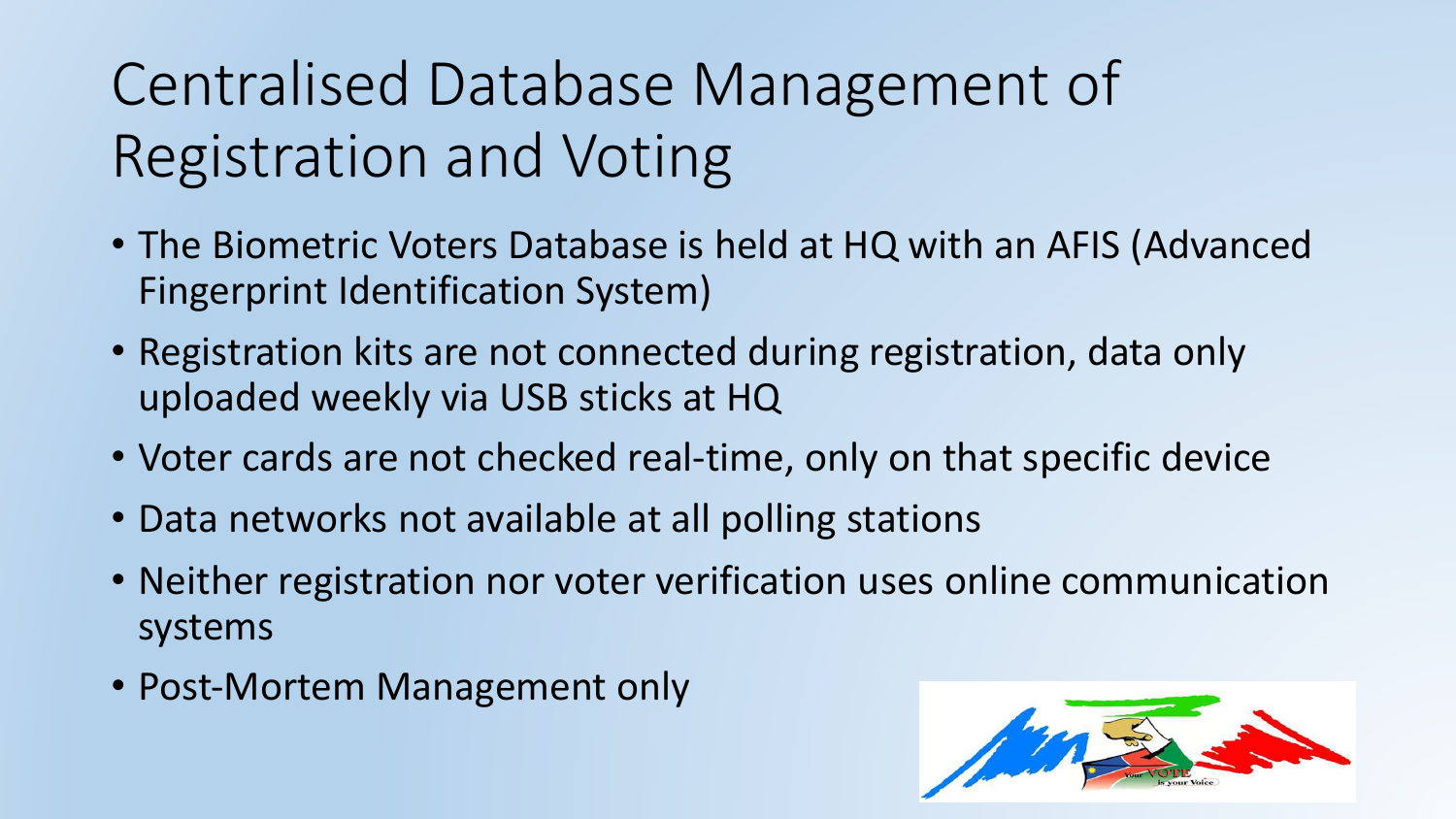# Systems procured by ECN (3)

- Electronic Voting Machines (EVMs)
	- Indian procured EVMs
	- Programmed for Namibia Electoral System
	- Voter confirms electoral choice (2-<br>button verification)
	- Printouts of results immediately after polling closes
	- Printout displayed at Polling Station
	- Electronic Collation of Results from Multiple EVMs (Tabulation) at Constituency Collation Centres
	- Printouts of Collation Centre matched with paper-based Results Forms signed by political parties

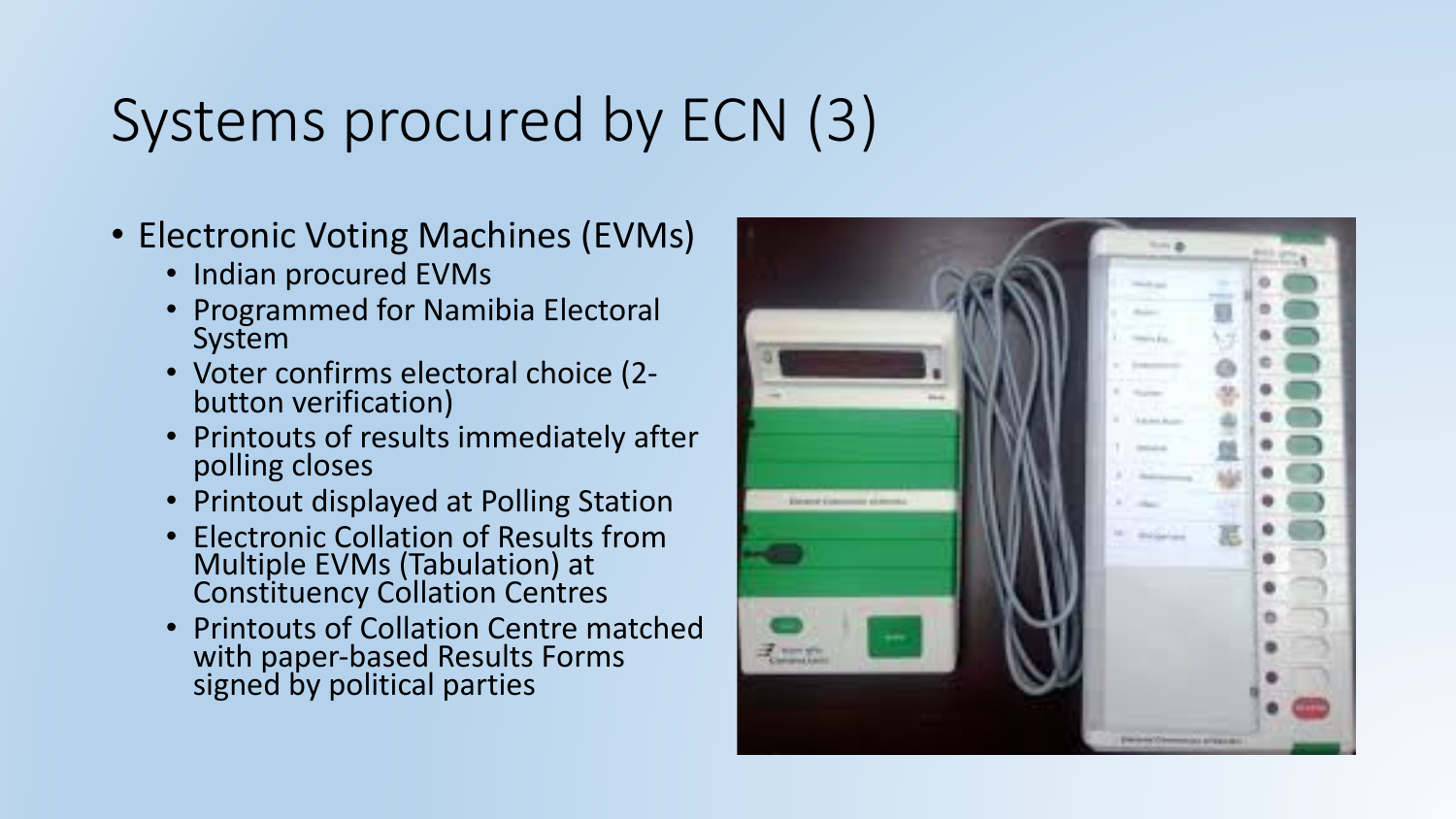#### Issues with EVMs

- Indian manufactured and c an be coupled to Voter Verified Printed Audit (VVPAT)
- However, not yet needed by law Minister must gazette implementation
- Namibian EVMs have two extra processes:
	- Two button voting allows for correction of vote before casting
	- Printout available in order of voting can be checked by order of the court

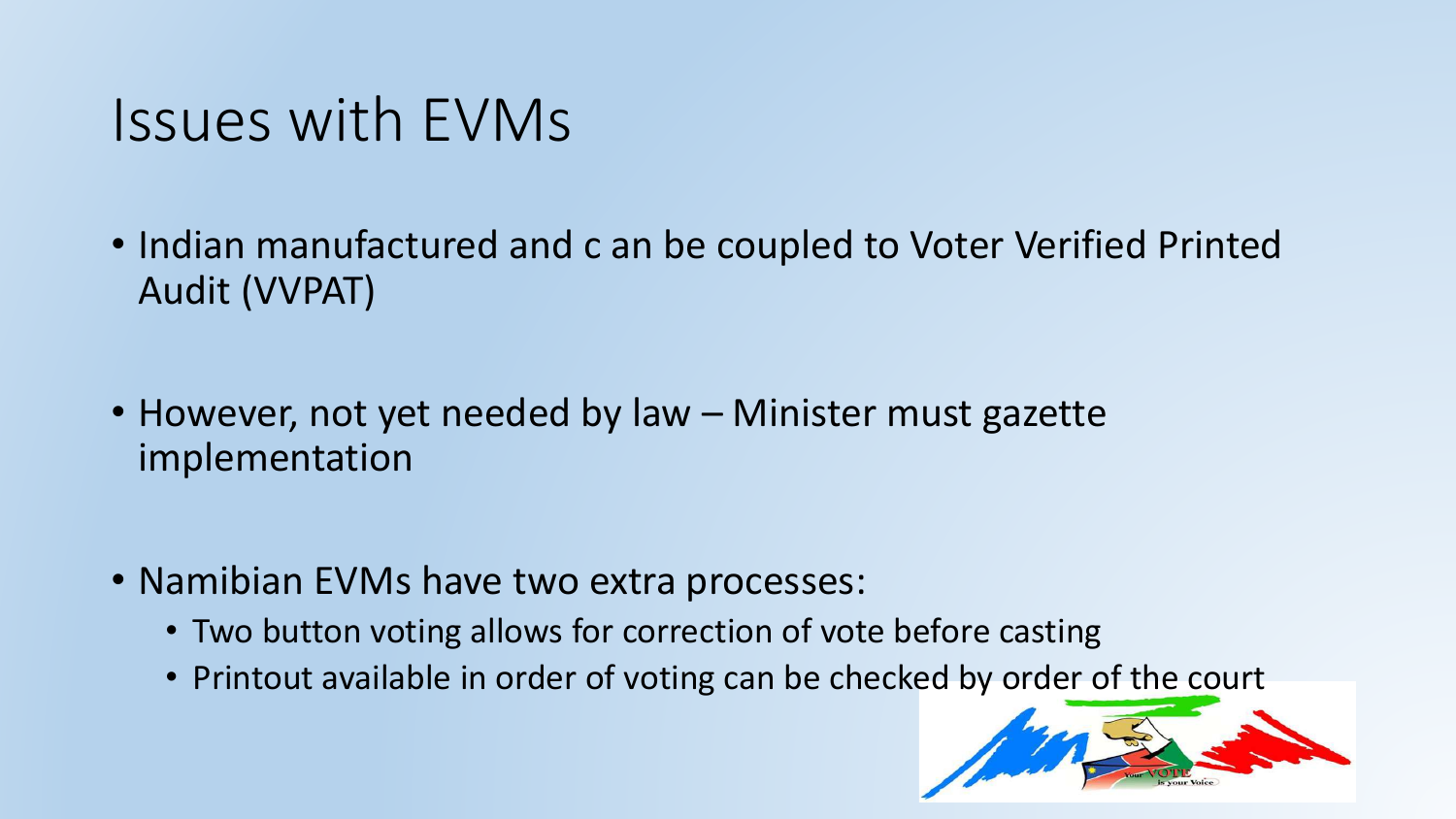## Systems procured by ECN (3)

- Results Transmission System
	- EVMs Tabulated Results forms sent electronically (Internet)
	- Paper-based Results Forms sent via Facsimile
	- Central Election Results Centre (CERC) for national collation
	- Parliamentary seats allocation done centrally (formula)

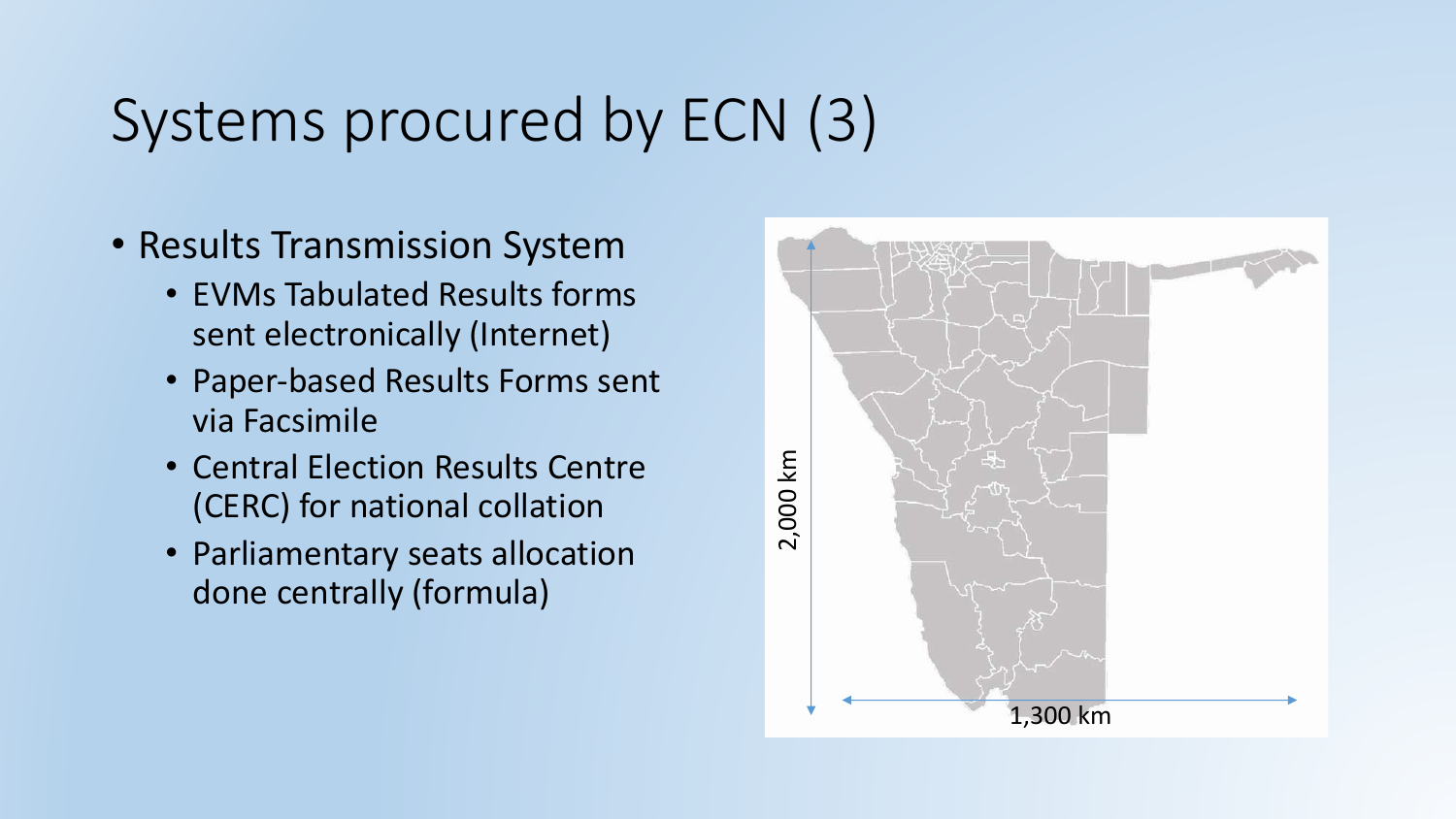

# Evaluation of Systems

Is there now trust in ECN?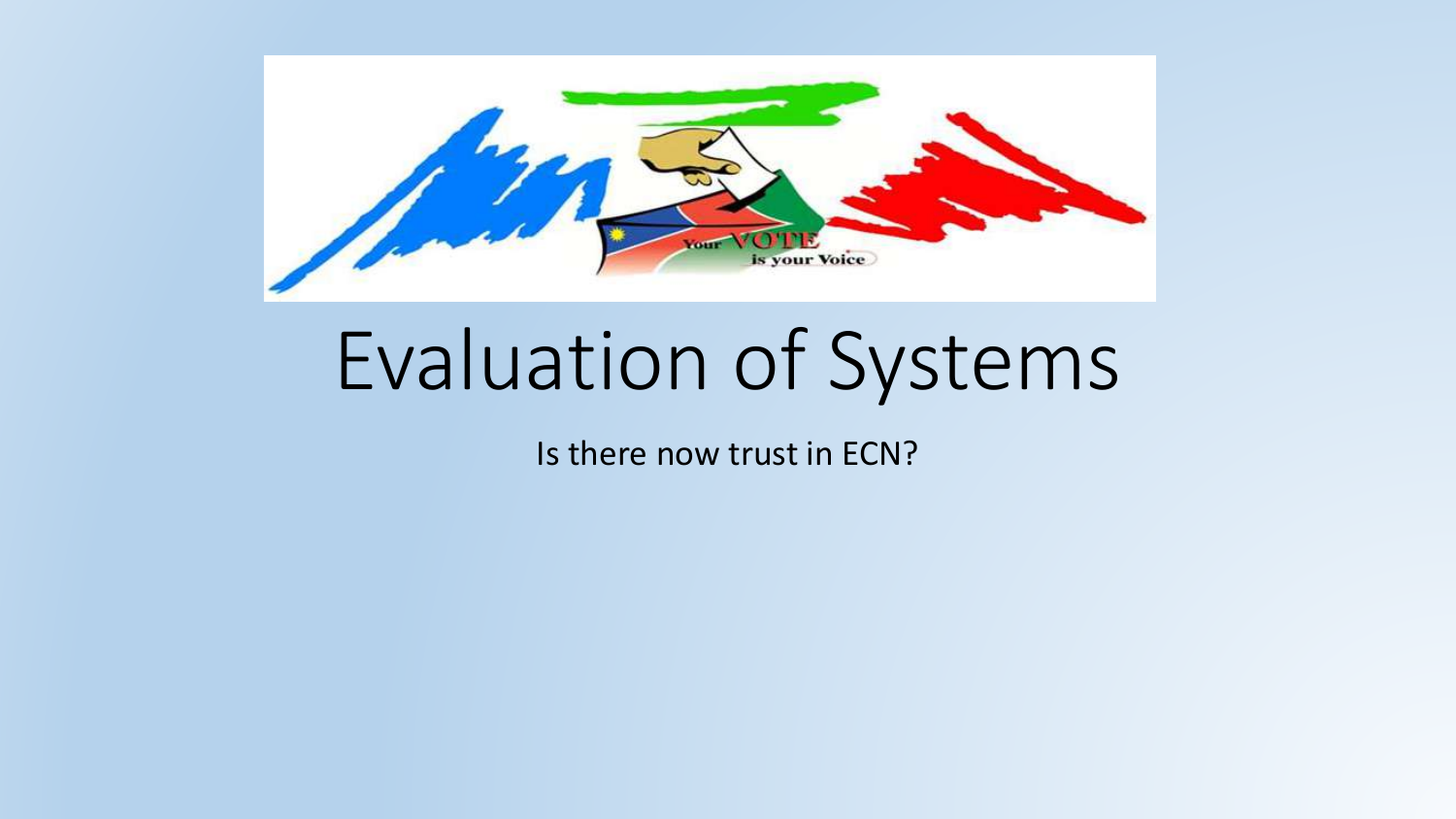### Results of Implementation

- Voter Registration System
	- Registered 1,241,194 Voters in General Registration of Voters
	- 97.30% of eligible voters
	- Duplicates and Deaths Removed 36,384 (Duplicates for errors made)
	- Trusted Voters Register with no court challenge
		- 2004 & 2009 challenged voters register and results
		- 2014 No challenge by political parties
		- https://www.namibiansun.com/news/ecn-bemoans-election-court-cases
- Voter Verification Systems
	- Experienced Technical and Training Issues on polling day
	- Around 15% of VVDs were not actually used printed voters register was able to manage verification
	- No Tendered Ballots were measured (Vote Anywhere principle)
	- Double voting was measured (Less than 30 mostly seafaring personnel who have special voting day on another date)

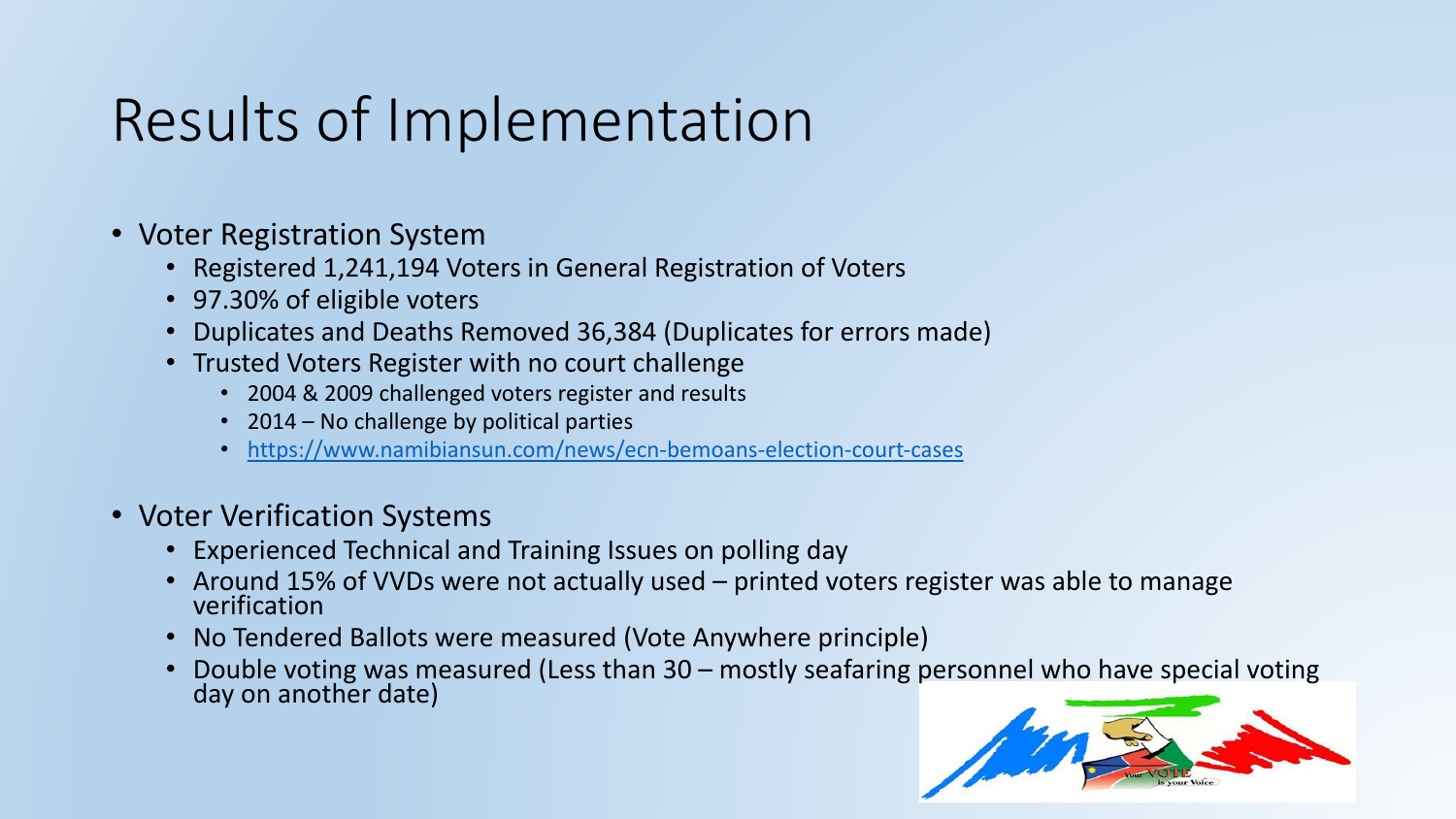### Download full report on Website

**PERFORMANCE ASSESSMENT** AND POST-ELECTION REPORT



- 2014 Post Election Report
- http://www.ecn.na/documents/27857/180253/Post+Election+Report +2014/2d34cdf9-4a1c-4856-ac99-7baf790e9243
- 2015 Post Election Report
- http://www.ecn.na/documents/27857/193258/ECN+Elections+Repor t.pdf/be9c1c04-7e37-4bf9-9cb8-c6d1a29ec988

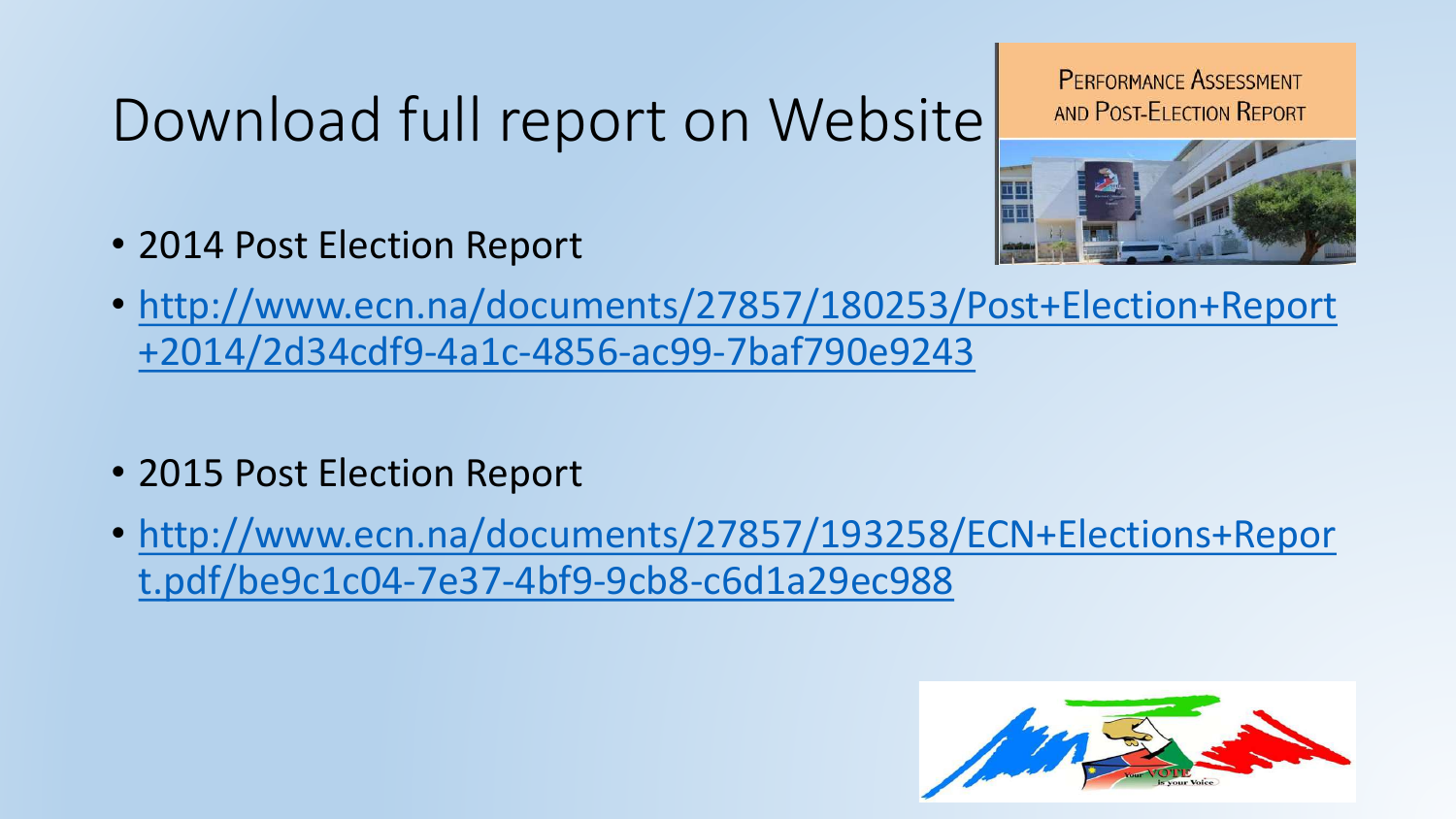#### Statistical Analysis of Voters

- Technical Data available to political parties, etc. to provide trust
- Research can be done (Academia, Media, etc.)



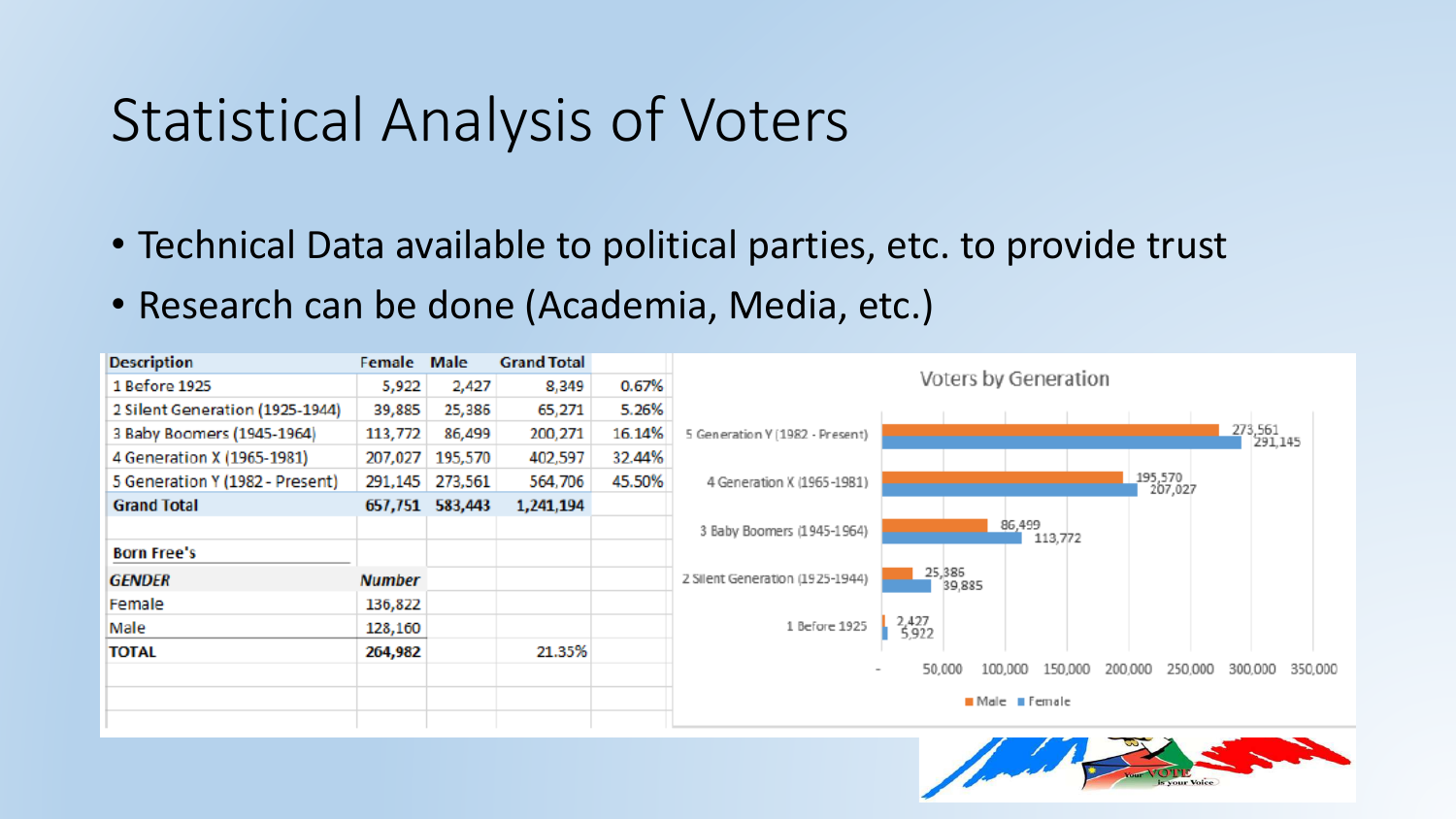### Implementation of EVMs

- EVMs used successfully
- No mechanical breakdowns at all
- Printed results made available at each polling station within one hour of closing of that polling station
- Collation Centres Processing was speeded up
- Geographical obstacles still a big problem distances, road conditions, etc.)
- Trusted Voting Process among population, political parties, observers. etc.

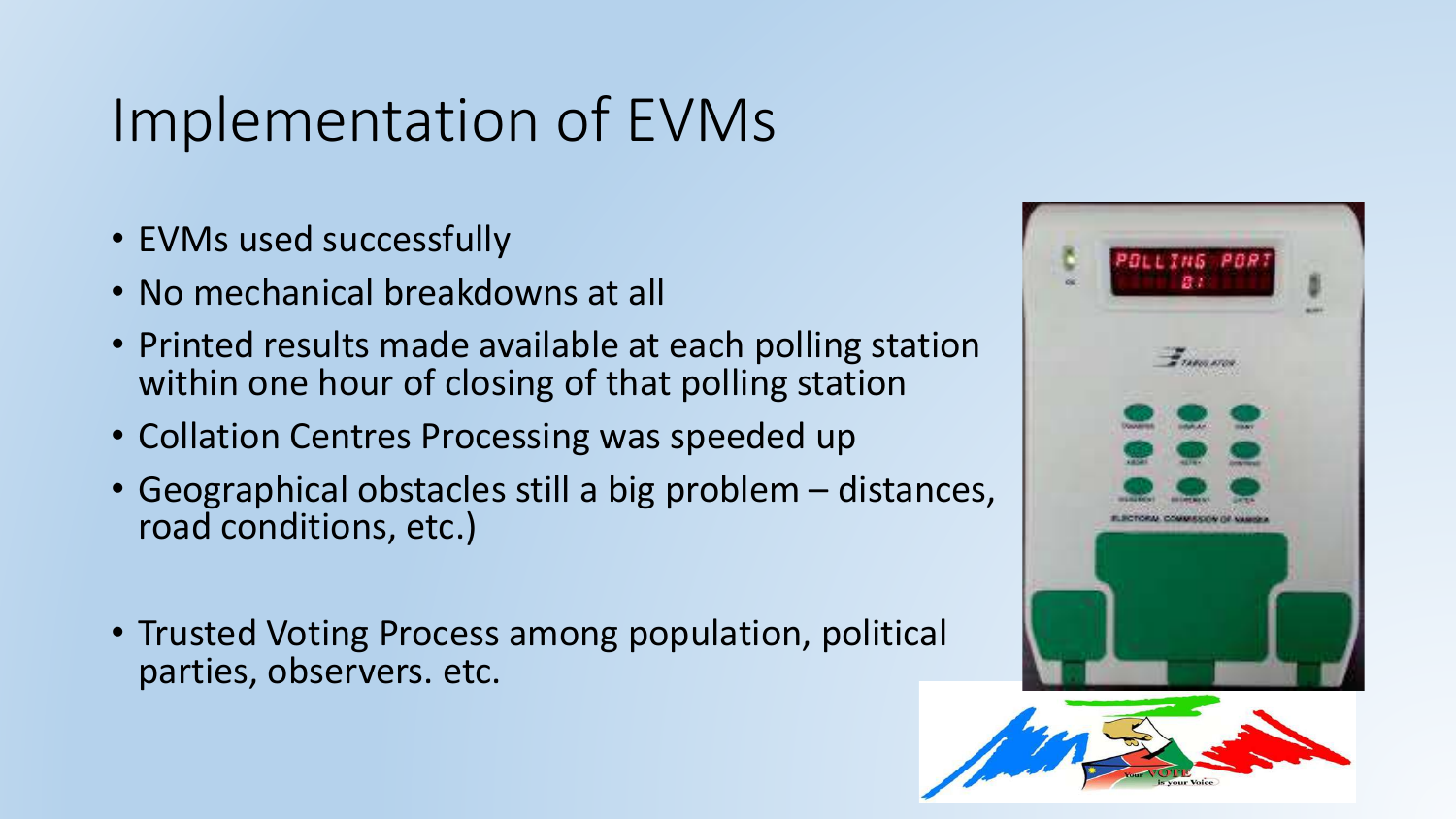#### Results Transmission System



- Law places some restrictions on transmission and what type (paper-based with party observers signatures)
- Problems faced were administrative not technical
- RTS was coupled with powerful information database providing drill-down capabilities for staff, media and voters